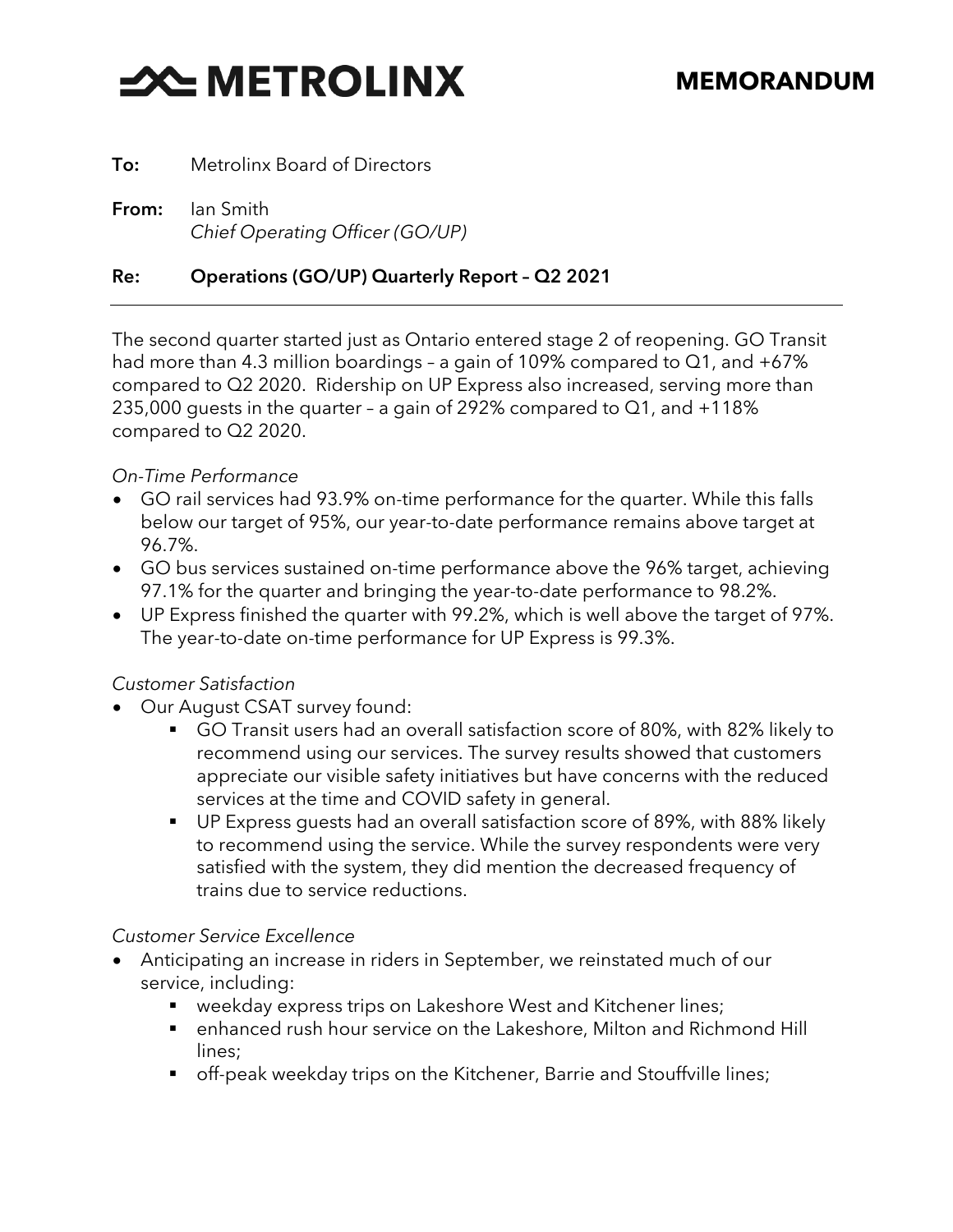- new bus service to post-secondary schools, including a pilot express route to the University of Guelph; and
- the start of GO bus service to the new Kipling Transit Hub.
- In partnership with the Ontario government, we retrofitted three GO buses with vaccination facilities. These "GO-VAXX" buses have been travelling to various events and community centres around the region to offer a more convenient way to receive a COVID-19 vaccination.
- Customers on UP Express can now tap their debit card on PRESTO devices to pay their fare – along with credit card tap functionality and the PRESTO card, our UP riders now have multiple convenient payment options.
- We launched GO train service to London, Ontario in October. The weekday pilot extends past our Kitchener line to stop to stations in St. Marys, Stratford and London twice a day, with one early morning trip from London to Toronto, and one evening trip from Toronto to London.
- Forty-six GO buses went into operation this quarter equipped with seatbelts for customers. Aligned with federal legislation, all new GO buses in our fleet will now come with the added customer safety measure.

## *GO Expansion*

- In July, we closed York University GO Station to make way for new tracks along the Barrie line, which will enable two-way all-day electrified service. GO train service to the underused station had been suspended since March 2020.
- Alstom delivered the last of 36 new rail cars to our fleet in August. As GO looks to expand services and areas served, these new cars will be instrumental in keeping people moving across our network.
- In anticipation of relocating in 2022, Lincolnville GO Station was renamed Old Elm GO in October. The current station site will be used to increase the train maintenance capabilities of the adjacent layover facility.

## *Looking Ahead*

- Ongoing improvements to the Stouffville, Lakeshore East and Lakeshore West corridors are resulting in temporary weekend schedule adjustments. This work will help bring us closer to providing more frequent train service.
- We are improving station access for those not using a car by enhancing walkways and bike routes, and wayfinding signage. We have started the work at five key stations: Oakville, Long Branch, Mount Pleasant, Aurora and Ajax GO Stations.
- In order to prepare the corridor for future transit service, we will not be able to operate express train service on the Lakeshore East line until 2024.

Respectfully submitted, Ian Smith *Chief Operating Officer*